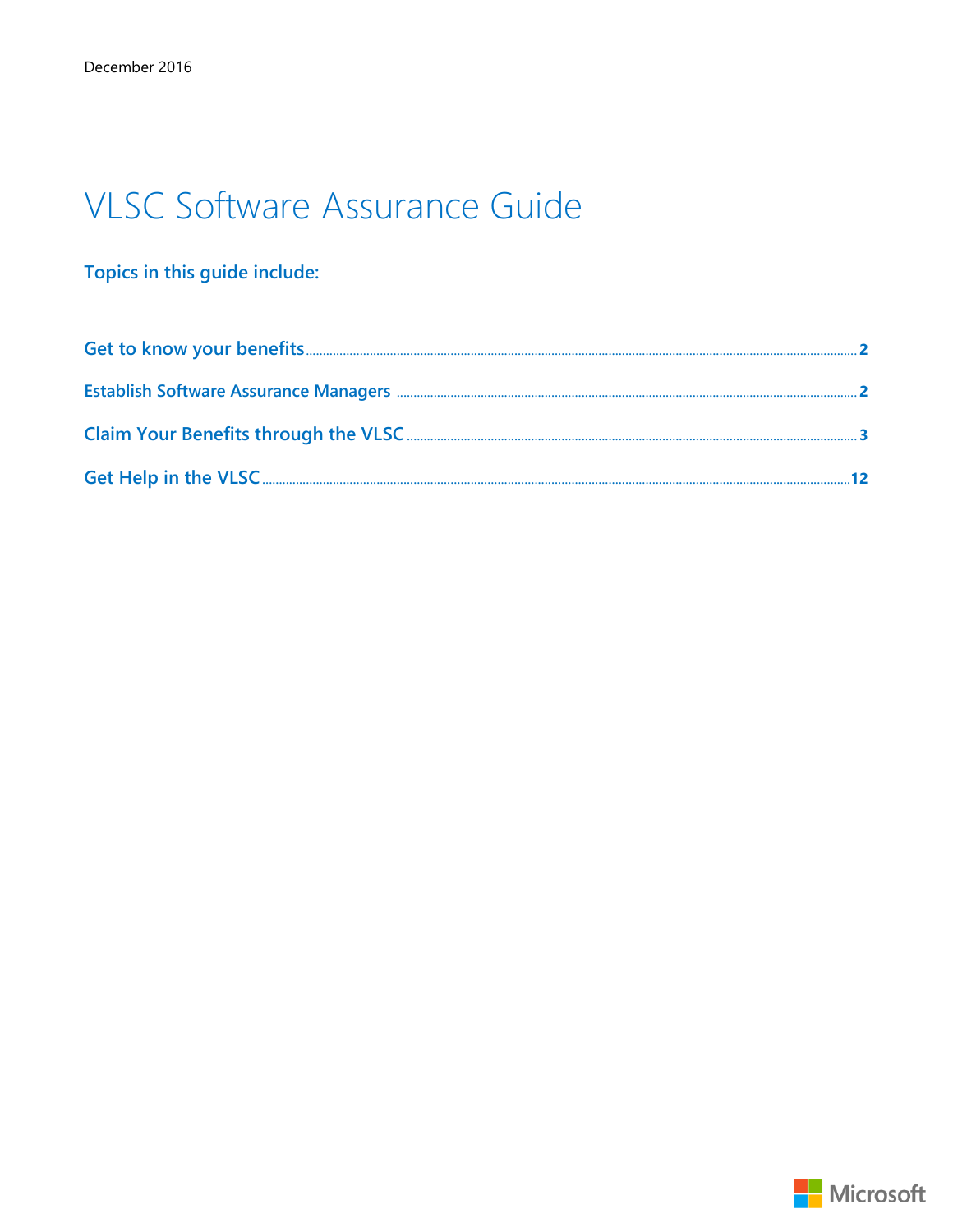## Welcome to Software Assurance

Software Assurance for Volume Licensing offers a range of tools and resources to help your company deploy, manage, and maximize your Volume Licensing purchases. The program covers Microsoft technologies and services and includes new product version rights, technical and end-user training, deployment planning, and support.

This guide will show you how to administer your Software Assurance benefit activation, download, and implementation procedures.

## <span id="page-1-0"></span>Step 1: Get to know your benefits

### **Familiarize yourself with Software Assurance**

Software Assurance offers support, deployment planning services, training, updated software releases, and unique technologies. This guide supplies fundamental information; you can learn more about each benefit on the [Software Assurance website.](http://www.microsoft.com/licensing/software-assurance/default.aspx)

### **Check your benefits through the Volume Licensing Service Center (VLSC)**

Your Software Assurance benefits are determined by your Volume Licensing agreement (such as an Enterprise Agreement or Open Value agreement) and the number of qualifying licenses that you have with Software Assurance. To determine your Software Assurance benefits, use the [Volume Licensing Service Center.](https://www.microsoft.com/Licensing/servicecenter/default.aspx) (VLSC). You must be registered to use this application (see Step 3: [Claim your benefits through the VLSC](#page-2-0) for more details).

Does your organization have a Microsoft Products and Services Agreement (MPSA)? With the MPSA, your Software Assurance benefits are managed through the [Microsoft](https://licensing.microsoft.com/Customer/) Business Center. Sign in to the Microsoft [Business Center](https://licensing.microsoft.com/Customer/) for instructions on how to access and use your Software Assurance benefits through your MPSA.

## <span id="page-1-1"></span>Step 2: Establish Software Assurance Managers

Before you can use your Software Assurance benefits, your organization needs to identify and establish one or more individuals as Software Assurance Managers using the VLSC. If you already have Manager Permissions, skip ahead to **Step 3: Claim Your Benefits through the VLSC**.

If you do not have Manager Permissions, you can request these by first [registering](#page-2-1) to use the VLSC and then requesting Software Assurance Manager Permissions. The VLSC routes such requests to your organization's VLSC Administrator. You can review the [training videos](http://www.microsoft.com/licensing/existing-customers/vlsc-training-and-resources.aspx#tab=2) for complete instructions

#### **Tips for choosing Software Assurance Managers**

A consideration when choosing whether to have one or more individuals manage your organization's Software Assurance Benefits is the size of your organization and the scope of benefits available to you. A large enterprise that will access multiple benefits across multiple organizations may find decentralized benefits management most effective. A midsize organization may find it more efficient to centralize benefits management with one individual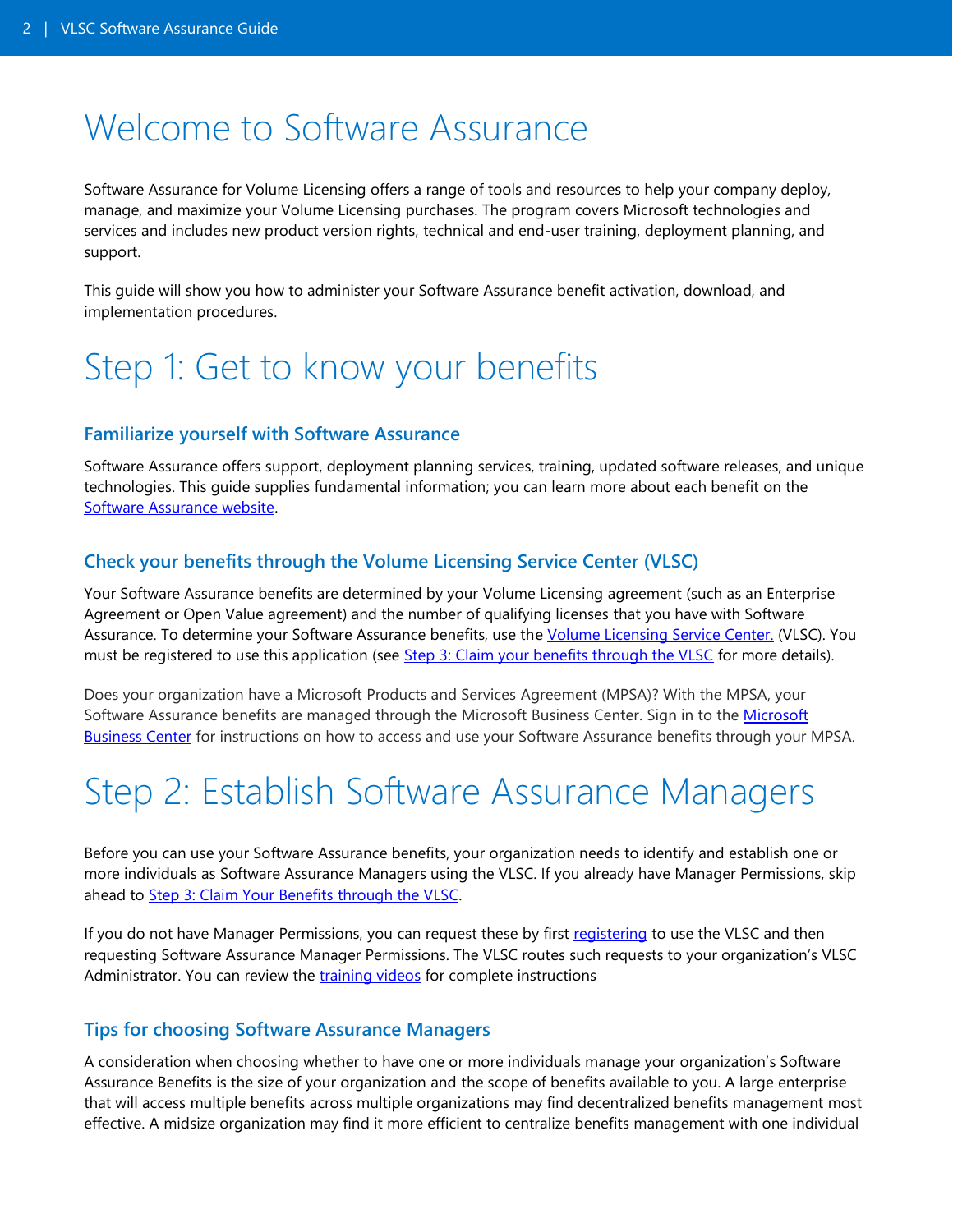or department. Here are some typical manager recommendations for Software Assurance:

#### IT Manager

- New products and unique license rights (for example, New Product Versions, Step-up Licenses, Windows to Go Use Rights)
- Deployment resources and tools (for example, Planning Services, Microsoft Desktop Optimization Pack, License Mobility)
- Training for IT staff and end users (for example, Training Vouchers, E-Learning)
- Support (for example, 24x7 Problem Resolution Support, Extended Hotfix Support)

#### Staff Development/Training Managers/HR Manager/IT Manager

- End-User Training (E-Learning)
- Home Use Program

#### Register Software Assurance Managers

To begin, register and sign in to the VLSC. After you are registered and signed in, you will need appropriate permissions granted by your organization's VLSC Administrator. The VLSC Administrator grants permission either by approving permission requests submitted by individuals or by proactively assigning permissions to individuals. Visit the [VLSC Training and Resources](http://www.microsoft.com/licensing/existing-customers/vlsc-training-and-resources.aspx) page to review the "Managing Permissions" demo, or download the VLSC User Guide for detailed instructions.

#### <span id="page-2-1"></span>**How to register**

Users must sign in to the VLSC with a Microsoft account and associate their Microsoft account with a valid business email address. If you do not have a Microsoft account, [you can sign up](https://login.live.com/) for one. After you obtain your [Microsoft account,](https://signup.live.com/signup.aspx?wa=wsignin1.0&rpsnv=12&ct=1416250228&rver=6.5.6510.0&wp=SAPI&wreply=https:%2F%2Faccount.live.com%2F&id=38936&bk=1416250228&uiflavor=web&uaid=d24483c197cf46bb813f674c0ddaa127&mkt=EN-US&lc=1033&lic=1) go to the VLSC.

- 1. Click **Sign In**, and then enter your Microsoft account and password.
- 2. First-time users must associate their Microsoft account with a valid business email address. You will be asked to register by using a valid business email address, which must match the email address that was provided on your Volume Licensing agreement or Open License order.
- 3. You will receive an email message asking you to validate your information.
- 4. Your business email address may be different from your Microsoft account.
- 5. Check your SPAM filters to ensure that you receive the validation email.
- 6. Confirm your email address, create a password and select the password reset option, and then type the characters from the picture into the field to validate your information. It may take up to 24 hours for registration to be complete.

# <span id="page-2-0"></span>Step 3: Claim your benefits through the VLSC

Follow these steps for specific benefits. Whether you want to download the latest version of Windows software, get 24/7 Problem Resolution Support, or give employees access to Office training, you will need to claim your benefits through the VLSC.

After you are signed in, select the **Software Assurance** tab at the top of the home page. You will see a complete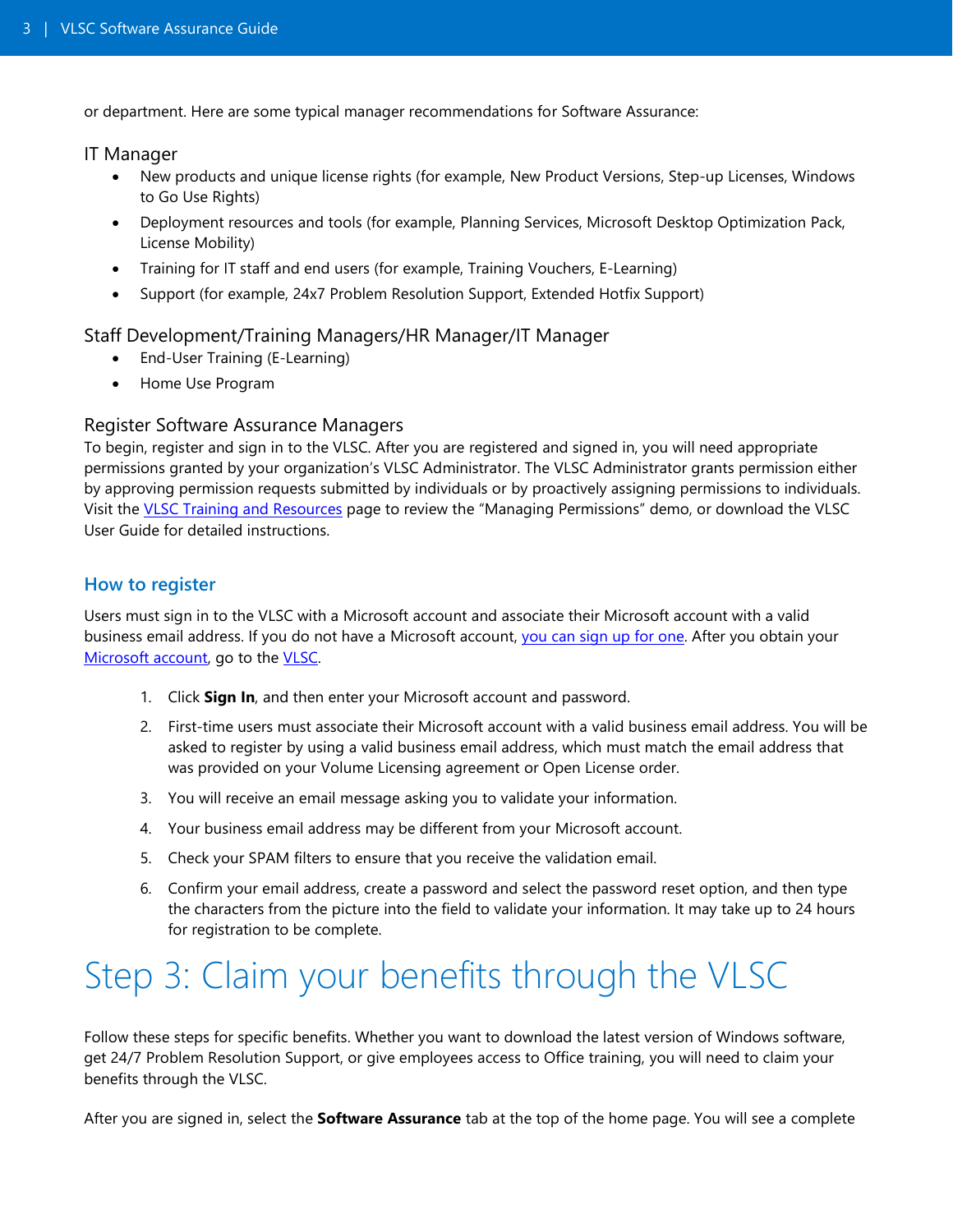list of all the benefits that are available to you. An overview of the Software Assurance benefits can be found on the [Software Assurance website.](http://www.microsoft.com/licensing/software-assurance/) Note that you will follow different steps depending on the specific benefit.

#### **New products and unique entitlements**

#### New Version Rights

This benefit provides new software versions, when available, to help you stay up-to-date and take advantage of productivity gains from the latest technology.

- 1. Sign in to the [VLSC.](https://www.microsoft.com/licensing/servicecenter/default.aspx)
- 2. Select **Downloads and Keys**.
- 3. Select your chosen product link, and select **Download** to start the download process.
- 4. Choose **Download Method, Language and Operating System Type** from the drop-down boxes.
- 5. Select **Continue**.

#### <span id="page-3-0"></span>**Planning Services**

Planning Services provide structured, on-site consulting engagements from qualified partners or Microsoft Services to help you plan your deployment, whether on-premises or in the cloud. These structured engagements help you plan your deployment of the latest Microsoft technology and are available for many products and services.

- 1. Sign in to the [VLSC.](https://www.microsoft.com/licensing/servicecenter/default.aspx)
- 2. Select **Software Assurance** from the top menu.
- 3. Select **Planning Services**. This will take you to the Manage Software Assurance Benefits page.
- 4. Select the **LicenseID** for which you want to manage Planning Services. This will take you to the Benefit Summary page.
- 5. Select **Planning Services**.
- 6. Select the voucher type and service level (length of the engagement in days).
- 7. Assign the Planning Services voucher to a project manager within your organization by entering their name and email address, and any special instructions.
- 8. Select **Confirm Voucher Assignment**.
- 9. After the voucher is created, select **Assign Voucher**. This takes you to a benefit details page confirming voucher information, including voucher status and expiration date.

The project manager will receive an email message that provides information about the benefit. The email message will also include a link to a list of Microsoft partners or Microsoft Services so that the project manager can schedule the Planning Services engagement.

When the consulting partner confirms the engagement, the Planning Services voucher will show as "Reserved" in the VLSC. When the engagement ends, the consulting partner works directly with Microsoft to redeem the Planning Services voucher and receive payment.

**Tip:** You can increase the number of engagement days for Planning Services by converting unused Training Vouchers on a 3-to-1 basis.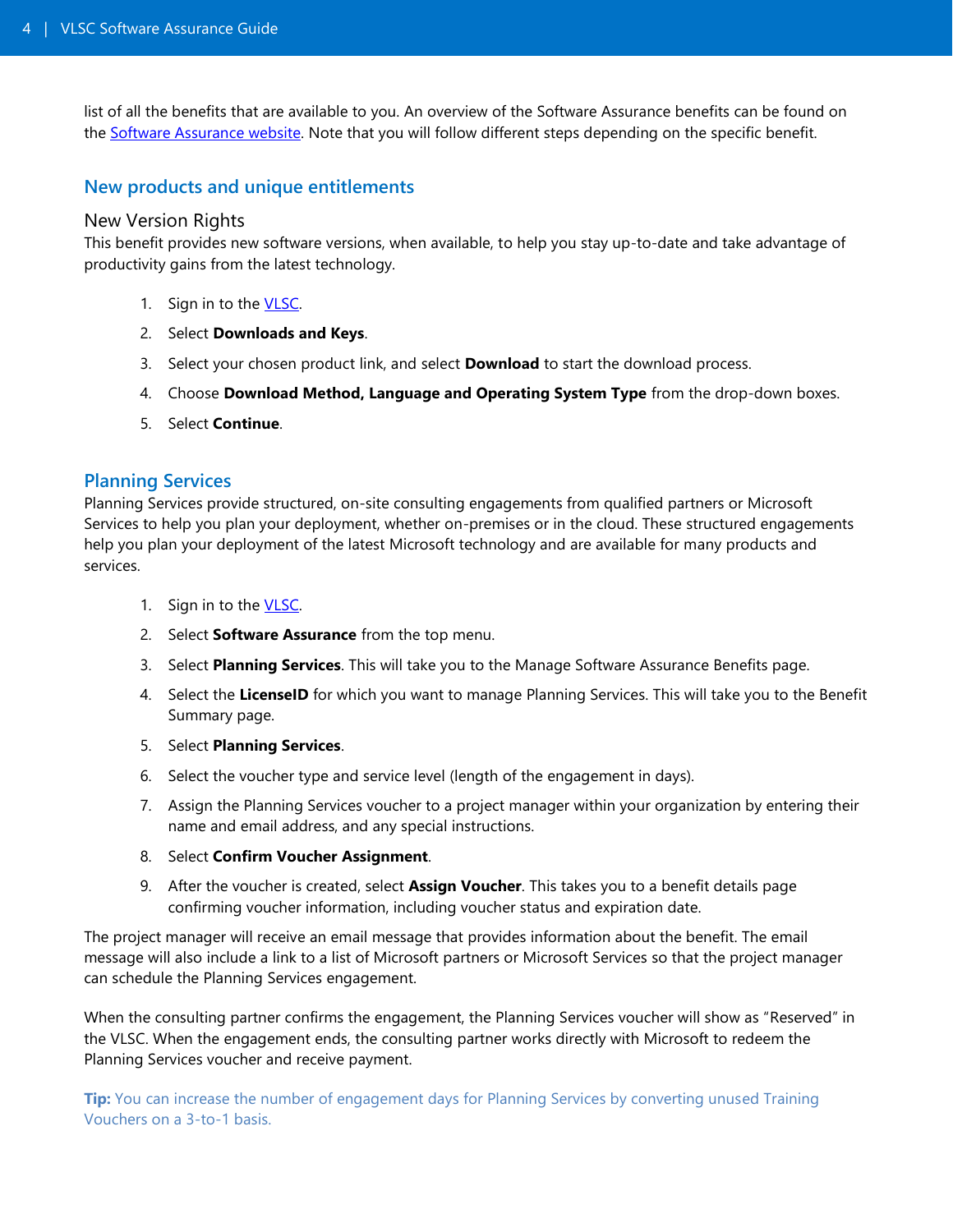Converting unused Training Voucher Days into Planning Services Days

You can convert unused Training Voucher Days to extend your Planning Services engagement(s) with the following steps:

### Activate Training Vouchers

- 1. Sign in to **VLSC**.
- 2. Select **Software Assurance** from the top menu.
- 3. Select **Training Vouchers**. This will take you to the Manage Software Assurance Benefits page.
- 4. Click on the **LicenseID** under which you choose to activate your SA Training Voucher benefit and view the "Benefits for Activation" pane. This will take you to the Manage Software Assurance Benefits page.
- 5. To activate the benefit, click on the SA Training Voucher benefit name and follow the instructions in the subsequent screens.

The VLSC will report the number of Training Voucher Days available and confirm your Training Voucher Days (Benefits status) as "Active."

#### Convert Training Days to Planning Services Days

- 1. On the Training Voucher Benefit Details page, select **Convert Training Days**.
- 2. The VLSC will prompt you to choose the number of Training Days you want to convert and confirm the conversion action.
- 3. After the Training Days are converted, you can use the VLSC to assign Planning Services Days to a project manager within your organization.
- 4. Assign Planning Services Days as outlined above.

## **License Mobility through Software Assurance**

License Mobility through Software Assurance gives you the ability to deploy certain server applications with active Software Assurance on-premises or in the cloud, without having to buy additional licenses. For information on using this benefit, visit [License Mobility through Software Assurance.](http://www.microsoft.com/licensing/software-assurance/license-mobility.aspx#tab=1)

## **Microsoft Desktop Optimization Pack (MDOP)**

MDOP offers innovative technologies, including application virtualization, asset management, policy control, and device diagnostic and recovery tools.

- 1. Sign in to the **VLSC**.
- 2. Select **Downloads and Keys**.
- 3. Select the **Windows** check box under the All Products list.
- 4. Select your chosen MDOP product link, and select **Download** to start the download process.
- 5. Choose **Download Method, Language and Operating System Type** from the drop-down boxes. Select **Continue**.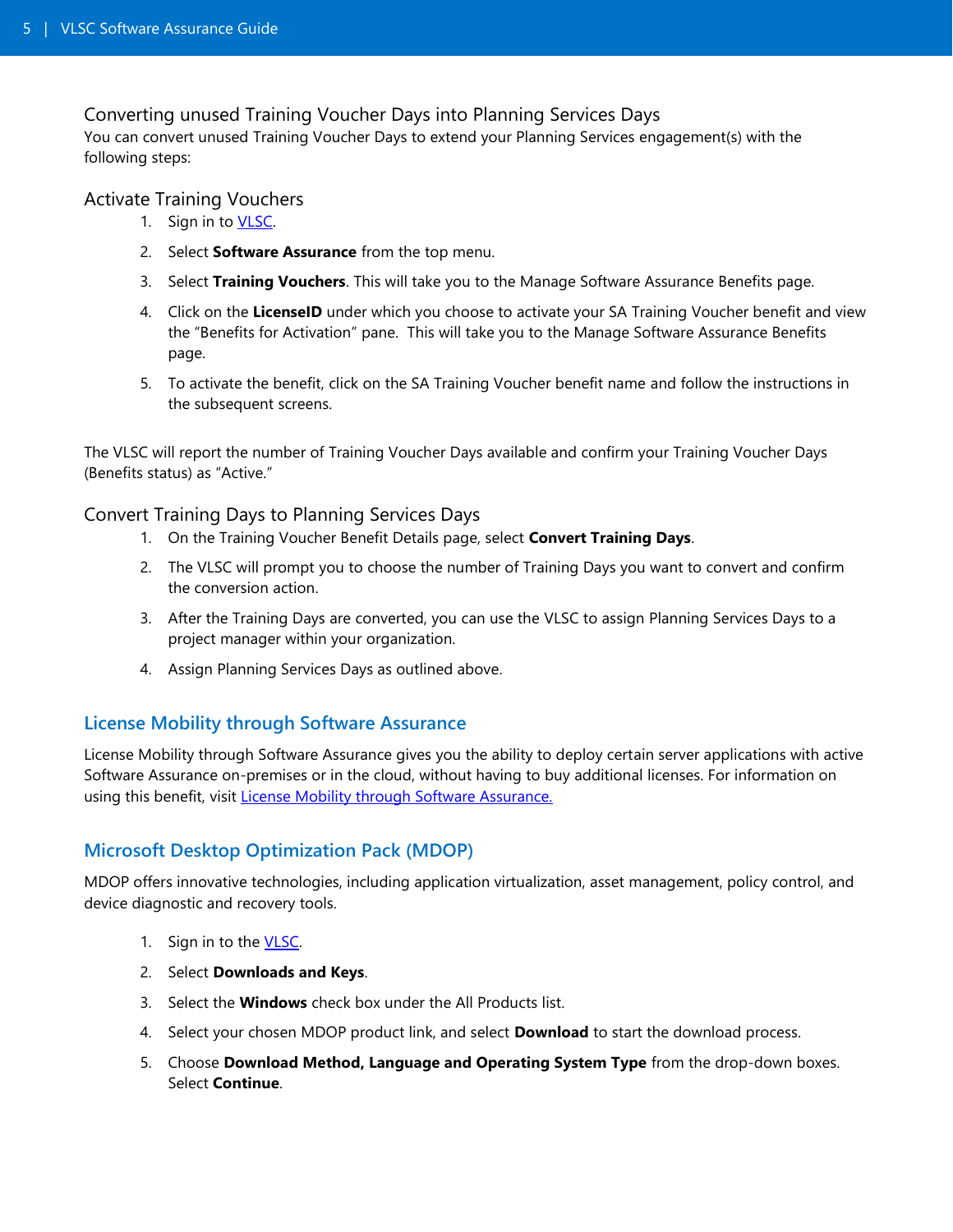## **Office Multi-Language Pack \***

The Office Multi-Language Pack enables your IT staff to deploy a single Office image with support for multiple languages.

- 1. Sign in to the **VLSC**.
- 2. Select **Software Assurance** from the top menu.
- 3. Select **Office Multi-Language Pack**. This will take you to the Manage Software Assurance Benefits page.
- 4. Select the **LicenseID** for which you want to manage Microsoft Office Multi-Language Pack. This will take you to the Benefit Summary page.
- 5. Select **Office Multi-Language Pack**.
- 6. Do one of the following:
	- Choose the benefit contact from the list provided, select **Add Selected Contact**, complete the Benefit Fulfillment section, and select **Activate Benefit**.
	- Select **Add New**, complete the Benefit Contact Detail form, complete the **Benefit Fulfillment** section, and then select **Activate Benefit**.

\* For Office 2016, the Office Multi-Language Pack is included as part of the product and does not require downloading from VLSC.

### **Training Vouchers**

Training vouchers enable in-depth technical training for IT professionals and developers. **You must be a Software Assurance Benefits Administrator to manage vouchers.** Visit the [Software Assurance website](http://www.microsoft.com/licensing/software-assurance/by-benefits.aspx#tab=2) for more information about training benefits. You can also view a [video](http://www.microsoft.com/learning/_silverlight/sa/satv/default.html) on how to activate, create, assign, reserve, and redeem a voucher.

#### Activate Training Voucher

- 1. Sign in to **VLSC**.
- 2. Select **Software Assurance** from the top menu.
- 3. Select **Training Vouchers**. This will take you to the Manage Software Assurance Benefits page.
- 4. Click on the **LicenseID** under which you choose to activate your SA Training Voucher benefit and view the "Benefits for Activation" pane. This will take you to the Manage Software Assurance Benefits page.
- 5. To activate the benefit, click on the SA Training Voucher benefit name and follow the instructions in the subsequent screens.

Once you have created, assigned and sent the voucher details to the Training Partner, your responsibility as the customer have been completed. It will be the Training Partners responsibility to work directly with Microsoft to reserve and redeem the vouchers to receive payment.

#### To locate classroom training

- 1. To view the current list of Software Assurance–eligible Training Voucher courses, go to the Software Assurance and Volume License [Product Catalog](http://www.microsoft.com/learning/sa-vl-catalog/savldefault.aspx)
- 2. Under **Program Type**, select **SA**.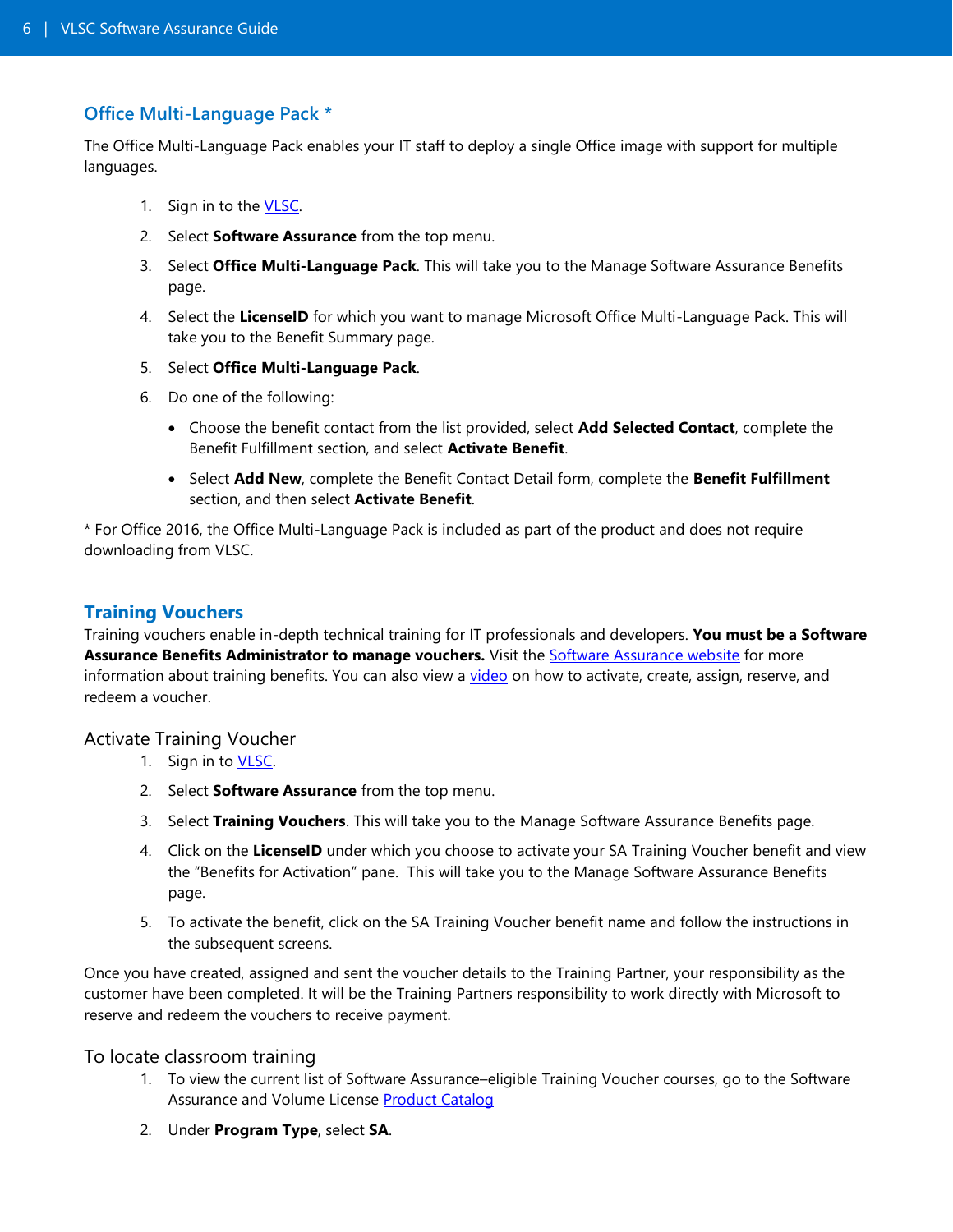- 3. Under **Training Type**, select **Classroom**.
- 4. Use the [Class Locator](https://www.microsoft.com/learning/en-us/find-partner.aspx) to find a Microsoft Learning Partner training site.

#### Converting unused Training Vouchers Days into Planning Services Days

You can easily convert unused Training Voucher Days to extend your Planning Services benefit engagement(s). See the [Planning Services section](#page-3-0) in this guide for instructions.

#### Details you should know about Training Vouchers

**Eligible licenses:** The [Microsoft Product Terms](http://www.microsoft.com/licensing/products/products.aspx#tab=2) details Software Assurance benefit eligibility and program rules. Customers can find the most accurate statement of their current Software Assurance benefits in the VLSC.

**Cancellation:** If an employee reserves a Training Voucher and then cannot attend the scheduled course, the employee must contact the Learning Partner to cancel. Note that the Learning Partner's local cancellation policy applies and the Learning Partner may impose a cancellation charge. After cancellation, the training voucher will revert to "Assigned" status. A benefits manager cannot revoke a Training Voucher in "Reserved" status.

**Revocation:** If the Training Voucher is in "Assigned" status, the company benefits manager can revoke it so that the training days can be reassigned. The benefits manager can then assign it to someone else.

**Expiration:** A Training Voucher is valid for 180 days after it is created and assigned. Training must be completed before the voucher expires. When the organization's licensing agreement expires, any unassigned training days will expire.

**Benefit Days vs. Course Days:** If the benefits manager creates a Training Voucher worth more days than the course length, the extra days automatically revert to the organization's account after the voucher is paid to the Learning Partner. The benefits manager can also revoke the voucher if it has not been reserved by a Learning Partner, and then recreate it for the employee with the exact number of days needed for the desired course. If the training voucher does not cover all the course days, the employee must pay the difference to the Learning Partner.

**Employee responsibility**: The employee will receive an email confirmation that contains details about the Training Voucher (including length, voucher number, and expiration date). For more information, visit [Software](https://www.microsoft.com/learning/en-us/software-assurance-benefits.aspx)  [Assurance Training Vouchers.](https://www.microsoft.com/learning/en-us/software-assurance-benefits.aspx)

#### **E-Learning**

Software Assurance Online Learning (E-Learning) offers hundreds of training hours for end users and IT professionals for some of the most popular Microsoft products. These products are grouped into three categories: Applications, Systems, and Server.

- 1. Sign in to the **VLSC**.
- 2. Select **Software Assurance** from the top menu.
- 3. Depending on your benefits and training needs, select **E-Learning - Application**, **E-Learning - System**, or **E-Learning - Server**. This will take you to the Manage Software Assurance Benefits page.
- 4. Select the **LicenseID** for which you want to manage E-Learning. This will take you to the Benefit Summary page.
- 5. Select **E-Learning Application**, **E-Learning System**, or **E-Learning Server**.
- 6. Enter contact information and applicable domains for your organization.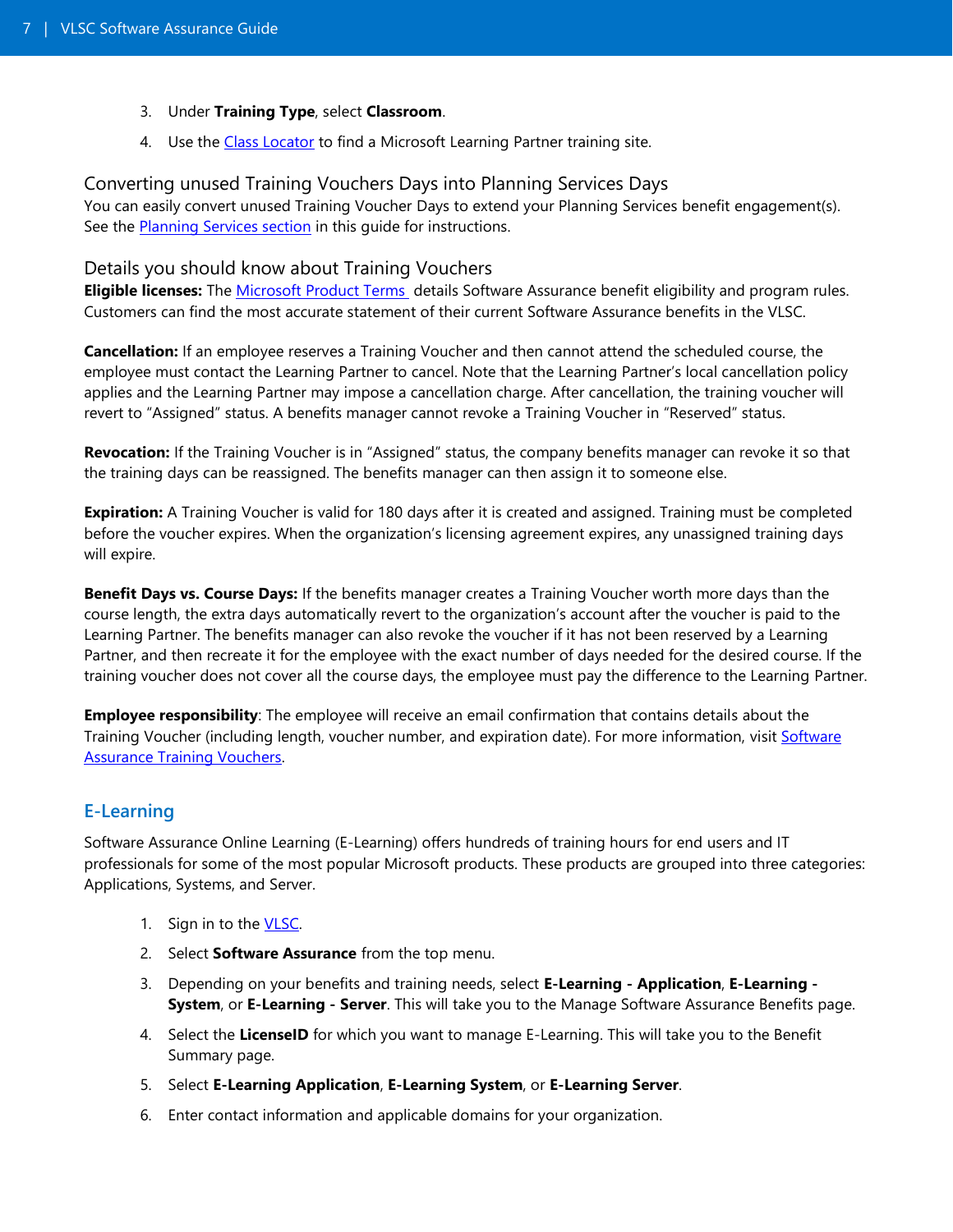#### 7. Select **Activate Benefit**.

- 8. After the benefit has been activated, you will see a 10-digit alphanumeric Access Code on the Benefit Details page. You will also receive an email with the same Access Code and a link to the course website, which you can share with your employees.
- 9. After an employee receives the Access Code, he or she will use a Microsoft account to access training through the **Microsoft Online Learning Learner Portal.**

**Note:** *Each person who receives training must have a Microsoft account to enroll in the course. To create a Microsoft account, go [here](https://login.live.com/) to Sign up.* 

To view the current list of Software Assurance eligible E-Learning courses, go to the Software Assurance and Volume License [Product Catalog.](http://www.microsoft.com/learning/sa-vl-catalog/savldefault.aspx) Under **Program Type**, select **SA,** then click the **Search** button.

To learn more about E-Learning course delivery options, or to find administrator options that let you assign and track learning plans for individuals across your organization, please visit the **Software Assurance Learning site** and expand the E-Learning resources accordion.

### **Home Use Program (HUP)**

The Home Use Program provides your employees with the latest version of Microsoft Office for use on their home computer through a low-cost download. To learn more about the HUP benefit, review the [Introduction to the](https://marketing.microsofthup.com/)  [Home Use Program](https://marketing.microsofthup.com/) presentation.

- 1. Sign in to the [VLSC.](https://www.microsoft.com/licensing/servicecenter/default.aspx)
- 2. Select **Software Assurance** from the top menu.
- 3. Select **Home Use Program**. This will take you to the Manage Software Assurance Benefits page.
- 4. Select the **LicenseID** for which you want to manage Home Use Program. This will take you to the Benefit Summary page.
- 5. Select **Home Use Program**.
- 6. Enter a **HUP Benefits Contact**. The benefit contact is the person who will be Microsoft's main point of contact for HUP. It can be you (the SA Benefit Administrator) or someone else in your company with a VLSC account.
- 7. Enter applicable domains for your organization, which will be used to authenticate your employees who use this benefit. Do not enter a public email domain (such as outlook.com or gmail.com). Please review the information below about Employee Authentication and Program Codes.
- 8. Select **Activate Benefit**.
- 9. After the benefit has been activated, you will see a 10-digit alphanumeric Program Code on the Benefit Details page. This is not automatically used to authenticate your employees' eligibility. Please carefully read the information below to decide if you want to use the program code:

#### **HUP Employee Authentication and Program Codes:**

By default, employees are no longer required to enter a program code to validate their eligibility. Most organizations prefer to only use the email domain as validation as it reduces escalations to IT departments from their employees. The program code requirement can be reinstated within 24 hours upon email request from the SA Benefit Administrator or the HUP Benefits Contact. Please send requests to [VLSC Support](https://www.microsoft.com/Licensing/servicecenter/Help/Contact.aspx) with your agreement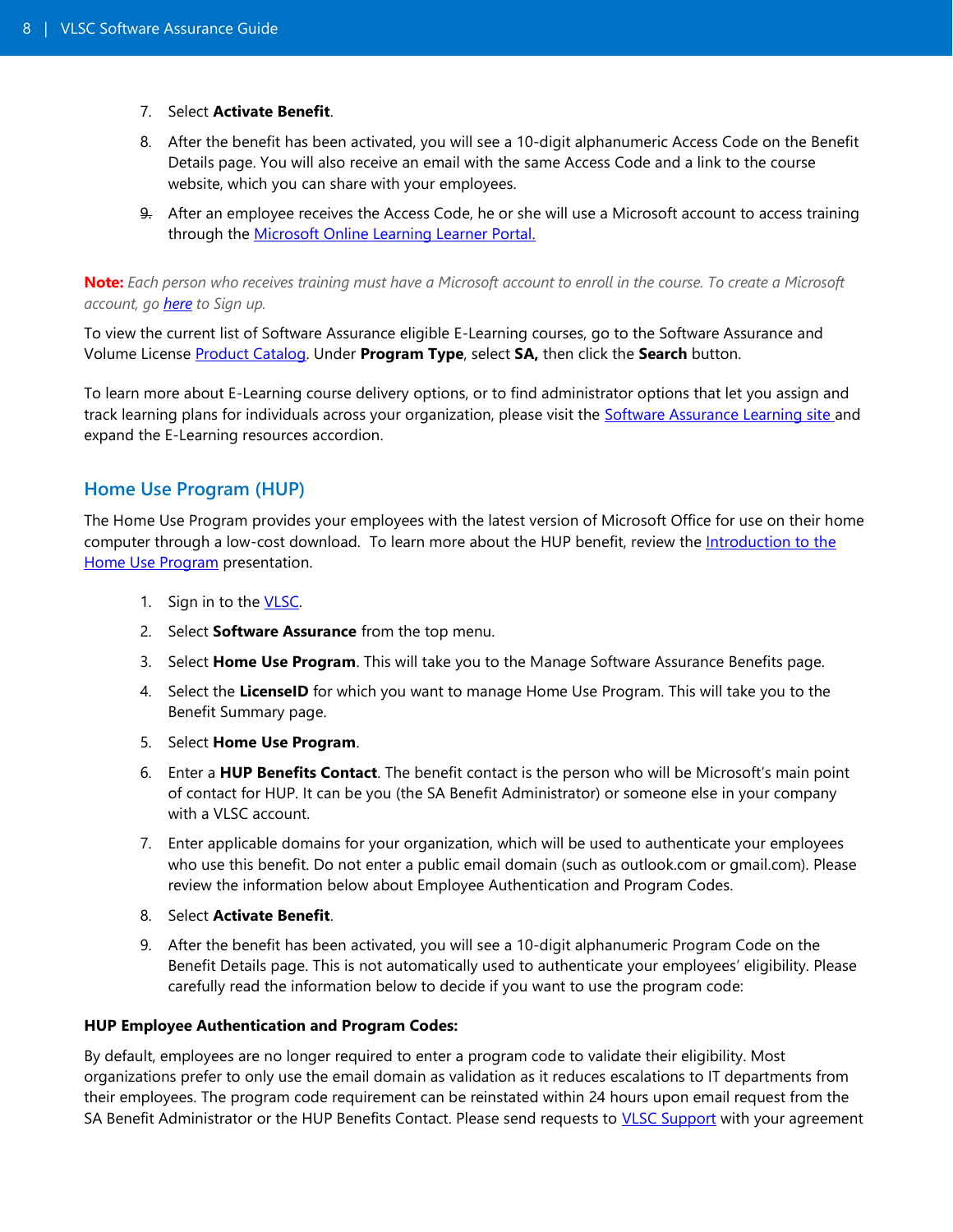number and program code. Please note:

- If you are part of an organization that does not offer the HUP benefit to all users with the approved domains (example: schools where faculty and students have the same domain), we recommend requiring the program code for authentication.
- If your organization has listed the same domain for more than one agreement with an active HUP benefit, your employees will automatically be required to enter the program code to specify the agreement from which the HUP license will be taken.

**Tip:** To share information with your employees, use pre-built email templates, banner ads, and other downloadable marketing resources from HUP by visiting the [HUP Marketing Portal.](http://marketing.microsofthup.com/)

### To generate HUP Usage Reports in the VLSC

- 1. Sign in to the **VLSC**.
- 2. Select **Software Assurance** from the top menu.
- 3. Select **Home Use Program**. This will take you to the Manage Software Assurance Benefits page.
- 4. Select the **LicenseID** for which you want to manage the Home Use Program. This will take you to the Benefit Summary page.
- 5. Under **Activated Benefits**, select **Benefits Report Summary**. This will take you to Benefits Summary Report page.
- 6. Select **Home Use Program**.
- 7. Enter reporting parameters, and select **OK**.

## **24x7 Problem Resolution Support**

Problem Resolution Support provides around-the-clock phone support for business critical issues or business hours phone support for non-critical. Unlimited email support can be used for non-critical problems.

#### **Phone incident award**

You may submit your support request via the web or by phone to receive a call back from support. Your phone support incident will be decremented from your Software Assurance total phone incident award entitlements when you select Phone as the contact method during support incident submission.

#### **Unlimited email support**

Email support is available for server products which have the required Software Assurance coverage for server software and related CALS. Software Assurance coverage will be covered under your contract's unlimited online support request provision for non-critical support. You must submit your support request via the web and select Email as the contact method during support incident submission. Responses to your email support requests will occur during support team business hours which may be in a different time zone than your own.

**Note:** *As a Software Assurance Manager, you will need to use the VLSC to set up a list of approved personnel who are authorized to initiate support requests, and equip them with appropriate Software Assurance access IDs (SAIDs).*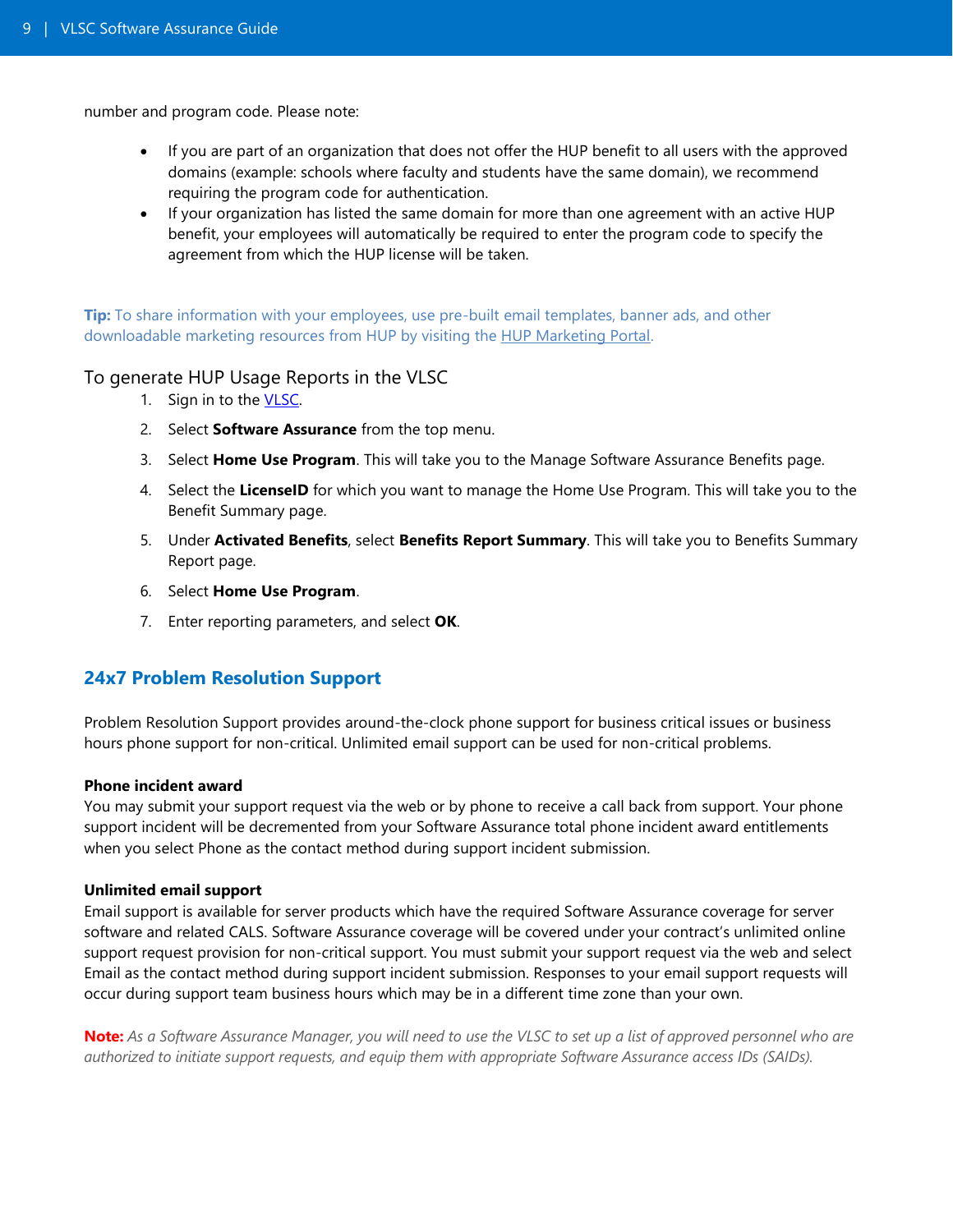#### To set up 24x7 Problem Resolution Support through the VLSC

- 1. Sign in to the **VLSC**.
- 2. Select **Software Assurance** from the top menu.
- 3. Select **24x7 Problem Resolution Support**. This will take you to the Manage Software Assurance Benefits page.
- 4. Select the **LicenseID** for which you want to manage 24x7 Problem Resolution Support. This will take you to the Benefit Summary page.
- 5. Select **24x7 Problem Resolution Support**.
- 6. On the next screen, review the Terms and Conditions, enter your name, and select **I Accept**.
- 7. Set up a list of users approved to submit support incidents.
- 8. Find the **SA Access ID** (located near the top of the 24x7 Problem Resolution Support Benefits Details page) and give this information to your IT staff.

#### To initiate a 24x7 support incident through Microsoft Support

- 1. Go to Microsoft Software Assurance Support [page](https://support.microsoft.com/en-us/sasupport) and click on **Submit Request**
- 2. Select the product and problem for which you need support.
- 3. On the **Create an incident - select a payment option** page, select **Use my Software Assurance Agreement.**
- 4. Type your **Software Assurance Access ID** and **email address** you use to access the VLSC and click continue.
- 5. Enter your incident details and contact information and select if you would like to receive **email support** for non-critical server issues, or **phone support** for business-critical support for all products.

**Tip:** If you are a Microsoft Services Premier Support customer, you may convert your allotted Software Assurance phone support incidents into Premier Problem Resolution Services to extend support from trusted experts you already know.

#### To convert 24x7 phone support incidents to Premier Support

- 1. Sign in to the **VLSC**.
- 2. Select **Software Assurance** from the top menu.
- 3. Select **24x7 Problem Resolution Support**. This will take you to the Manage Software Assurance Benefits page.
- 4. Select the **LicenseID** for which you want to manage 24x7 Problem Resolution Support. This will take you to the Benefit Summary page.
- 5. Select **24x7 Problem Resolution Support**. This will take you to the Benefit Details page.
- 6. Select **Reserve SA Incidents for Premier**. This will take you to the **Reserve SA Incidents to Be Transferred to Premier** page. Depending on your conversion preference choose one of the following options:
	- a. **Leave all SA Phone Support Incidents as "Available for SA."** Choose this default option if you do not want to convert or reserve your 24x7 Problem Resolution Support incidents.
	- b. **Reserve all current and upcoming SA phone incidents to be transferred to any Premier**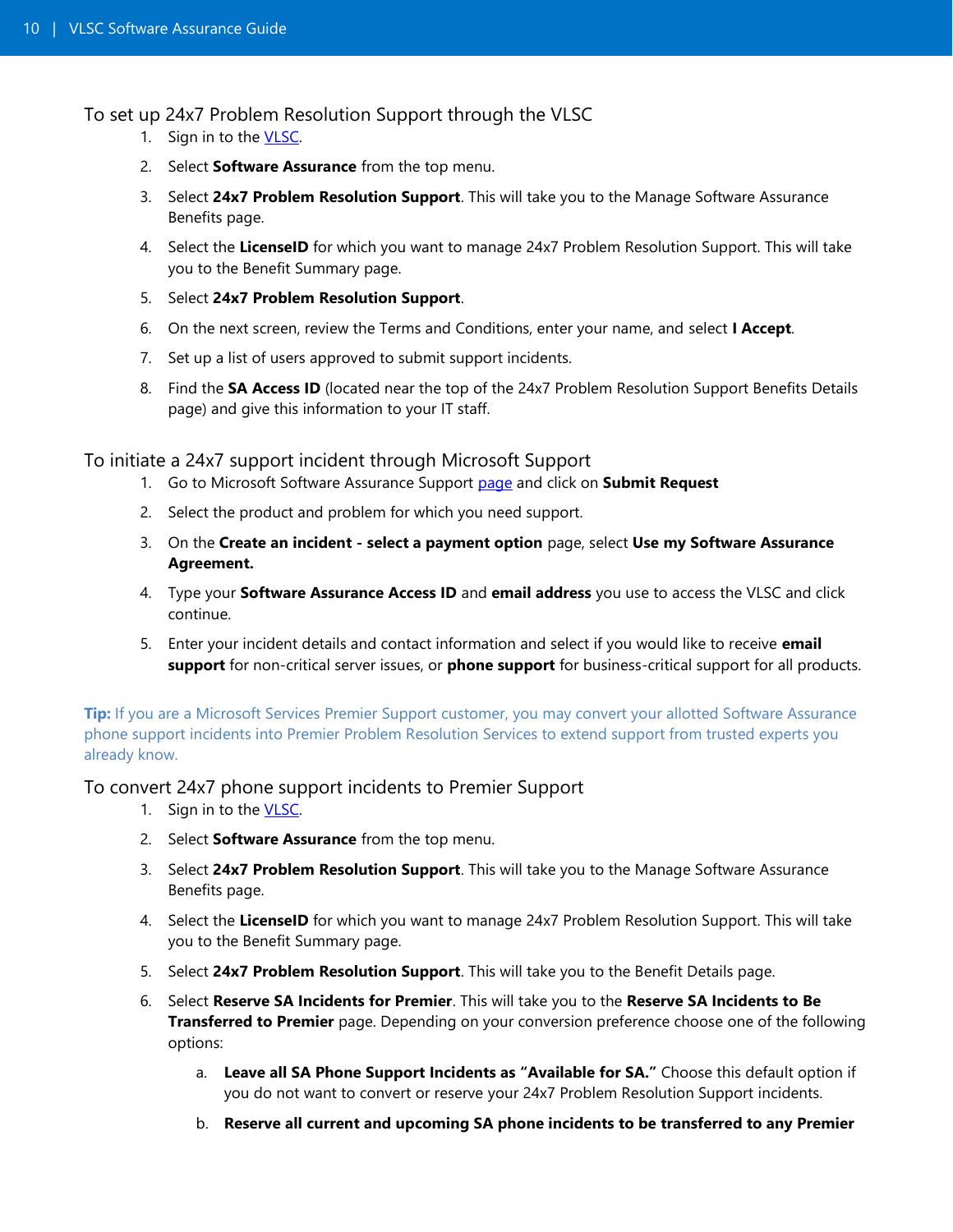**contract.** Choose this options to convert all or reserve all 24x7 Problem Resolution Support incidents.

- c. **Reserve Incidents for specific Premier contracts.** Choose this option if you have more than one Premier Support Agreement (assigned to different groups or company locations, for example). This option allows you to assign or reserve 24x7 Problem Resolution Support.
- 7. After this is complete, you will need to contact your company's **Microsoft Technical Account Manager (TAM)** so that he or she can finalize the conversion process.

## **System Center Global Service Monitor**

System Center Global Service Monitor (GSM) is a cloud service that extends the monitoring capabilities in Microsoft System Center 2012 beyond your organization's own network boundary. GSM uses Microsoft Azure points of presence to help give you a true reflection of an end users' experience of a web application.

Getting started with GSM requires signing up for GSM, setting up Microsoft System Center 2012 Operations Manager, and importing the GSM management packs.

To begin using GSM, go to the [Global Service Monitor](http://www.microsoft.com/en-us/server-cloud/products/system-center-2012-r2-global-service-monitor/) and use your organizational account information to establish your GSM account. When you do so, you will be asked whether you want to sign up for the GSM 90-Day Trial or establish full services (that is, use GSM as a benefit of your Software Assurance) by accepting the service terms and completing the sign-up process.

To set up your GSM 90-day trial account

When prompted, choose the option to **Use GSM as a 90-Day Free Trial**, and accept the service terms to complete the sign-up process. Close to the 90-day expiration date, you will receive email reminders that your trial period is about to end. To continue using the service you will need to convert from a 90-day Trial to a Full Service account. See below.

To set up your GSM Full Service account

When prompted, choose the option to **Use GSM as a benefit of the Software Assurance program**. You will be asked to confirm you have purchased qualifying licenses with Software Assurance. Accept the service terms to complete the sign-up process.

To set up System Center 2012 Operations Manager and import the GSM management packs

Follow prescribed activities found on the System Center: TechNet Library.

- To convert from 90-Day Trial to Full Service account
	- 1. Sign in to the GSM.
	- 2. On the Account Management page, select **Activate** and complete the sign-up process. Be sure to choose the option to use GSM as a benefit of the Software Assurance program.

## **Extended Hotfix Support**

This benefit provides specific product fixes on a per customer incident basis, beyond the standard product support terms and releases.

After it is determined that the resolution to a customer-reported issue will require a hotfix for a product in the Extended phase of the support life cycle (typically determined by a Support Engineer), contact your Technical Account Manager (TAM). The TAM will work with the appropriate problem resolution team to initiate the process